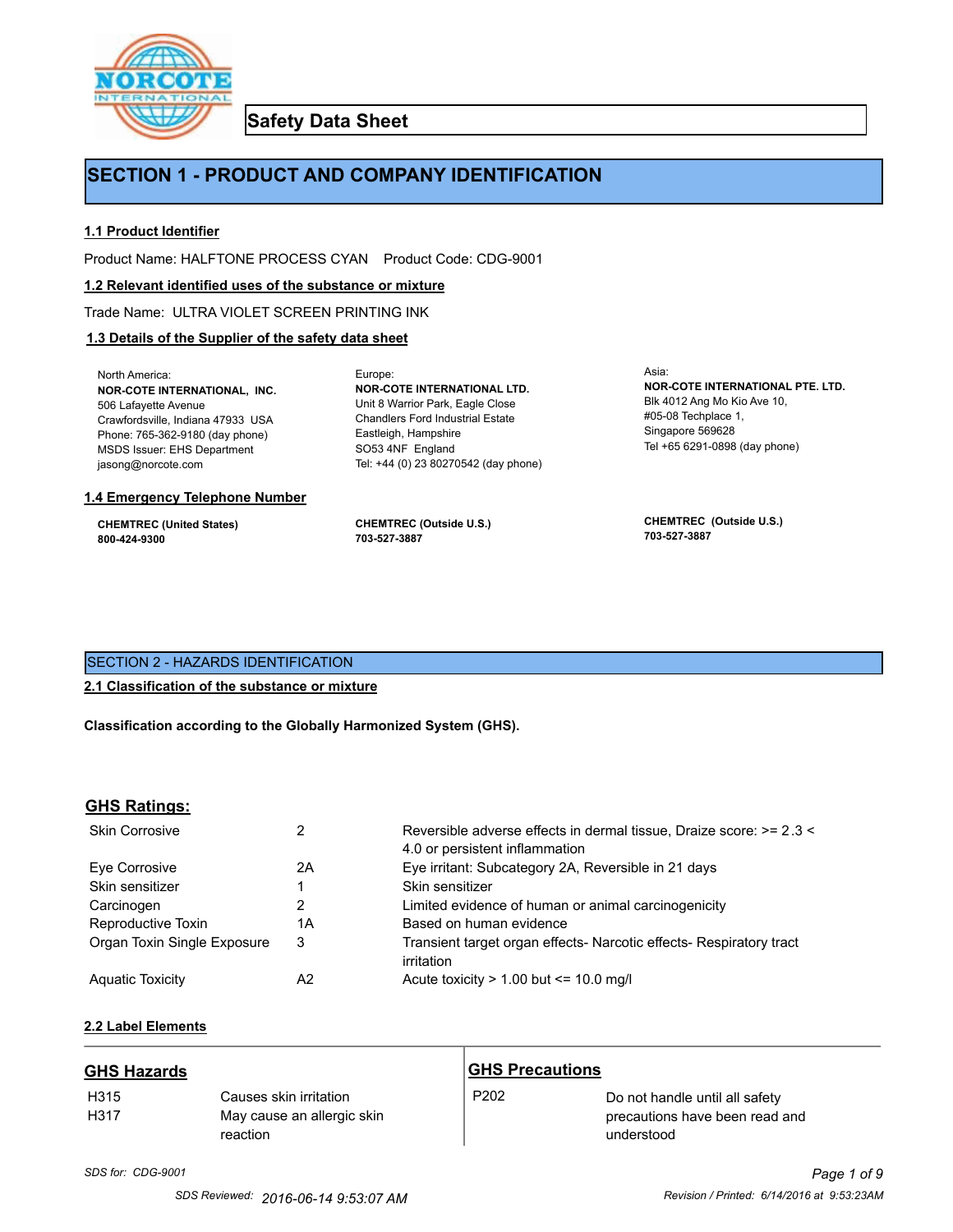| H319             | Causes serious eye irritation               | P <sub>261</sub> | Avoid breathing                                                            |
|------------------|---------------------------------------------|------------------|----------------------------------------------------------------------------|
| H335             | May cause respiratory irritation            |                  | dust/fume/gas/mist/vapours/spray                                           |
| H336             | May cause drowsiness or                     | P273             | Avoid release to the environment                                           |
|                  | dizziness                                   | P <sub>280</sub> | Wear protective gloves/protective                                          |
| H <sub>351</sub> | Suspected of causing cancer                 |                  | clothing/eye protection/face protection                                    |
| H360             | May damage fertility or the<br>unborn child | P362             | Take off contaminated clothing and<br>wash before reuse                    |
| H401             | Toxic to aquatic life                       | P302+P352        | IF ON SKIN: Wash with soap and water                                       |
|                  |                                             | P304+P340        | IF INHALED: Remove victim to fresh air<br>and keep at rest in a position   |
|                  |                                             | P305+P351+P33    | comfortable for breathing                                                  |
|                  |                                             | 8                | IF IN EYES: Rinse continuously with                                        |
|                  |                                             |                  | water for several minutes. Remove<br>contact lenses if present and easy to |
|                  |                                             |                  | do - continue rinsing                                                      |
|                  |                                             | P308+P313        | IF exposed or concerned: Get medical<br>advice/attention                   |
|                  |                                             | P333+P313        | If skin irritation or a rash occurs: Get<br>medical advice/attention       |

#### **Danger**



**EMERGENCY OVERVIEW:** Product is a liquid with mild acrylic odor that may be harmful if inhaled or swallowed. Product may cause serious damage to eyes, allergic skin reactions and irritation to respiratory system. Avoid breathing vapors. Avoid spillage to sewers or waterways.

#### **ROUTES OF ENTRY:** Dermal, Inhalation, Ingestion

**ACUTE HEALTH EFFECTS:** Irritant to skin, eyes and respiratory tract. Effects may be delayed for several hours. None Known

**Skin Contact:** Potential irritant and can cause allergic skin reaction. Repeated or prolonged contact may cause sensitization.

**Eye Contact:** Liquid, vapors, or mists may cause eye irritation. Protect eyes from repeated or prolonged contact.

**Ingestion:** May be harmful if swallowed. Gastrointestinal tract irritation may result.

**Inhalation:** May be harmful if inhaled. May cause irritation to upper respiratory tract upon prolonged or repeated inhalation.

### **Effects of Overexposure**

### **MEDICAL CONDITIONS AGGRAVATED BY EXPOSURE:** Repeated and prolonged overexposure may increase the potential for adverse health effects.

**CHRONIC HEALTH EFFECTS:** No additional information

### SECTION 3 - COMPOSITION / INFORMATION ON INGREDIENTS

#### **3.2 Mixtures**

\*Note: The exact concentrations of the below listed chemicals are being withheld as a trade secret

| <b>Chemical Name</b>         | <b>Percent</b><br>Weiaht | CAS#       | EC No.    | Classification (GHS)      |
|------------------------------|--------------------------|------------|-----------|---------------------------|
| 1.6-Hexanediol<br>diacrylate | 15.00 - 10.00 %          | 13048-33-4 | 235-921-9 | H315, H319.<br>H317, H400 |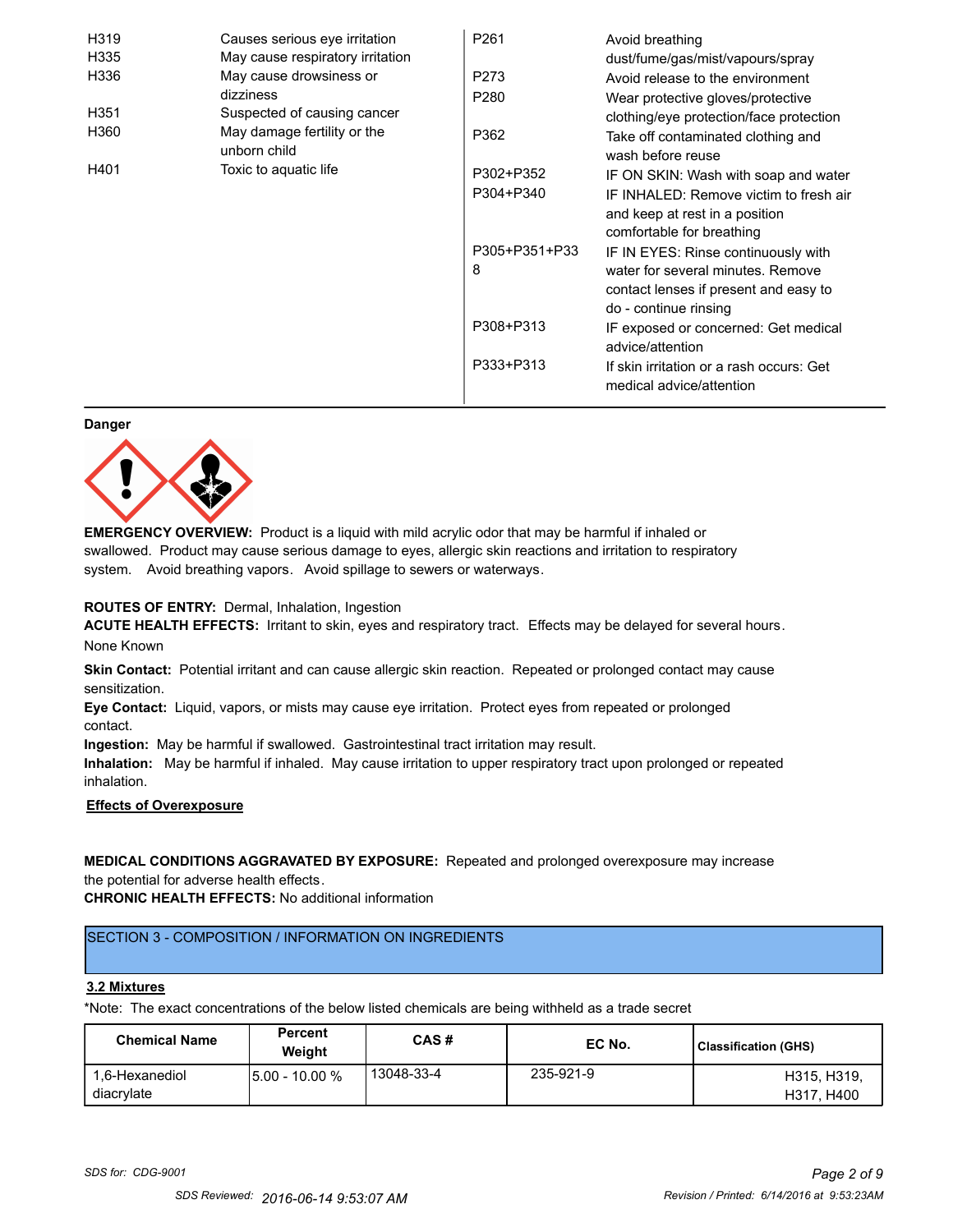| Tripropylene glycol<br>diacrylate | $.00 - 5.00 %$    | 42978-66-5 | 256-032-2 | H315, H319,<br>H317, H335 |
|-----------------------------------|-------------------|------------|-----------|---------------------------|
| Benzophenone                      | $10.10 - 1.00 \%$ | 119-61-9   |           |                           |

### SECTION 4 - FIRST AID MEASURES

#### **4.1 Description of first aid measures**

**INHALATION:** Move subject to fresh air and keep warm. If subject is not breathing, administer artificial respiration. If breathing is difficult, have qualified personnel administer oxygen and get medical attention .

**EYE CONTACT:** Flush the eye and under lids with warm water for 15 minutes. Remove any contact lenses during the flushing. Get immediate medical attention if symptoms persist.

**SKIN CONTACT:** Remove and isolate contaminated clothing and shoes. Remove excess material from skin with clean cloth. Flush skin with running lukewarm water. Wash affected areas using mild soap.

**INGESTION:** If appreciable quantities are swallowed, seek immediate medical attention. Do NOT induce vomiting. Never give anything by mouth to an unconscious person.

### SECTION 5 - FIRE FIGHTING MEASURES

#### **5.1 Extinguising Media**

Evacuate area of all non-emergency personell. Firefighters must wear full emergency equipment with self contained breathing apparatus. At elevated temperatures hazardous polymerization may occur causing container rupture and in extreme cases, explosion. Fight fires from upwind and cool intact containers with water spray or stream at maximum range.

### Flash Point: 100 C (212 F)

**FLAMMABLE/EXPLOSIVE LIMITS (Volume % in air):** Not established **EXTINGUISHING METHOD:** Water fog, carbon dioxide (CO2) or dry chemical

#### **5.2 Special Hazards arising from the substance or mixture:**

Thermal decomposition can lead to release of irritating gases and vapors

#### **5.3 Advice for firefighters**

### **Protective Equipment:**

Wear full emergency equipment with selfcontained breathing apparatus . Refer to Section 8

#### **5.4 Additional Information**

 Heating causes a rise in pressue, risk of bursting and combustion Shut off sources of ignition Carbon monoxide and carbon dioxide may form upon combustion

#### **OSHA CLASSIFICATION:** Class IIIB Combustible

### SECTION 6 - ACCIDENTAL RELEASE MEASURES

### **6.1 Personal precautions, protective equipment and emergency procedures**

Remove all sources of ignition and ventilate area. Avoid skin and eye contact. Use respiratory protection.

#### **6.2 Environmental precautions**

Avoid release to the environment. Local authorities should be advised if significant spillages cannot be contained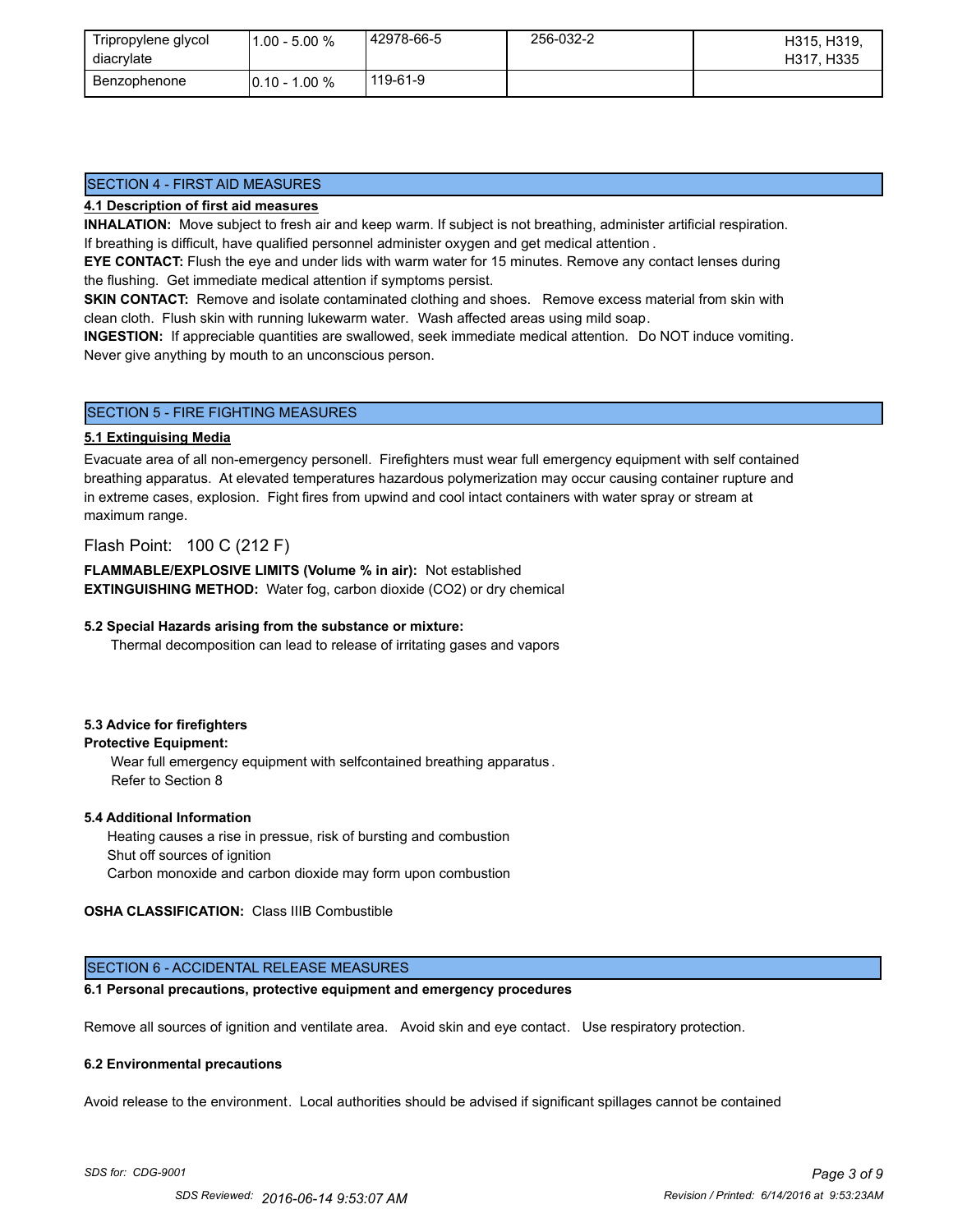#### **6.3 Methods and materials for containment and cleaning up**

 Absorb with inert materials such as dry clay or sand and place in closed container for disposal as solid waste in accordance with all applicable regulations.

#### SECTION 7 - HANDLING AND STORAGE

#### **7.1 Precautions for safe handling**

Avoid any unnecessary contact. Use protective clothing specified in Section 8.

#### **7.2 Conditions for safe storage, including and incompatibilities**

Store away from heat and sunlight to prevent spontaneous polymerization. Store below 90° F (32° C). Protect containers from physical damage. Storage of containers should conform to flammable and combustible liquid regulations.

### **SECTION 8 - EXPOSURE CONTROLS / PERSONAL PROTECTION**

#### **8.1 Control parameters**

**Exposure Limits:** Not established for mixture

| Chemical Name / CAS No.                         | <b>OSHA Exposure Limits</b> | <b>ACGIH Exposure Limits</b> | <b>Other Exposure Limits</b> |
|-------------------------------------------------|-----------------------------|------------------------------|------------------------------|
| 1,6-Hexanediol diacrylate<br>13048-33-4         |                             |                              |                              |
| Tripropylene glycol<br>diacrylate<br>42978-66-5 |                             |                              |                              |
| Benzophenone<br>119-61-9                        |                             |                              |                              |

#### **8.2 Exposure Controls**

**VENTILATION:** Provide natural or mechanical ventilation to minimize exposure. If practical, use local mechanical exhaust ventilation at sources of air contamination.

**EYE PROTECTION:** Use splash-proof safety goggles or safety glasses that are ANSI approved to prevent eye contact. Eyewash availability is also recommended.

**HAND PROTECTION:** Use nitrile, butyl or other gloves that are resistant to chemicals in Section 2. Replace immediately if punctured or torn or when a change of appearance (color, elasticity, shape) occurs . A minimum of 0.45mm thick gloves for long duration exposure (up to 4 hours) or mechanical handling activities; single use, disposable gloves for short duration exposures not exceeding 30 minutes or where splashes are likely, are recommended.

**RESPIRATORY PROTECTION:** Use of NIOSH/MSHA approved respirators is recommended where exposure limits may be exceeded. Consult the respirator manufacturer for appropriate type and application. **SKIN PROTECTION:** Protective or disposable outer clothing is recommended.

**Environmental Exposure Controls:** Avoid release to the environment. The product should not be allowed to enter drains, water courses or the soil.

| <b>SECTION 9 - PHYSICAL AND CHEMICAL PROPERTIES</b> |                                                           |                       |                   |
|-----------------------------------------------------|-----------------------------------------------------------|-----------------------|-------------------|
|                                                     | 9.1 Information on basic physical and chemical properties |                       |                   |
| Appearance:                                         | Liquid with moderate<br>viscosity                         | Odor:                 | Mild Acrylic odor |
| Vapor Pressure:                                     | Not Established                                           | <b>Vapor Density:</b> | Heavier than Air  |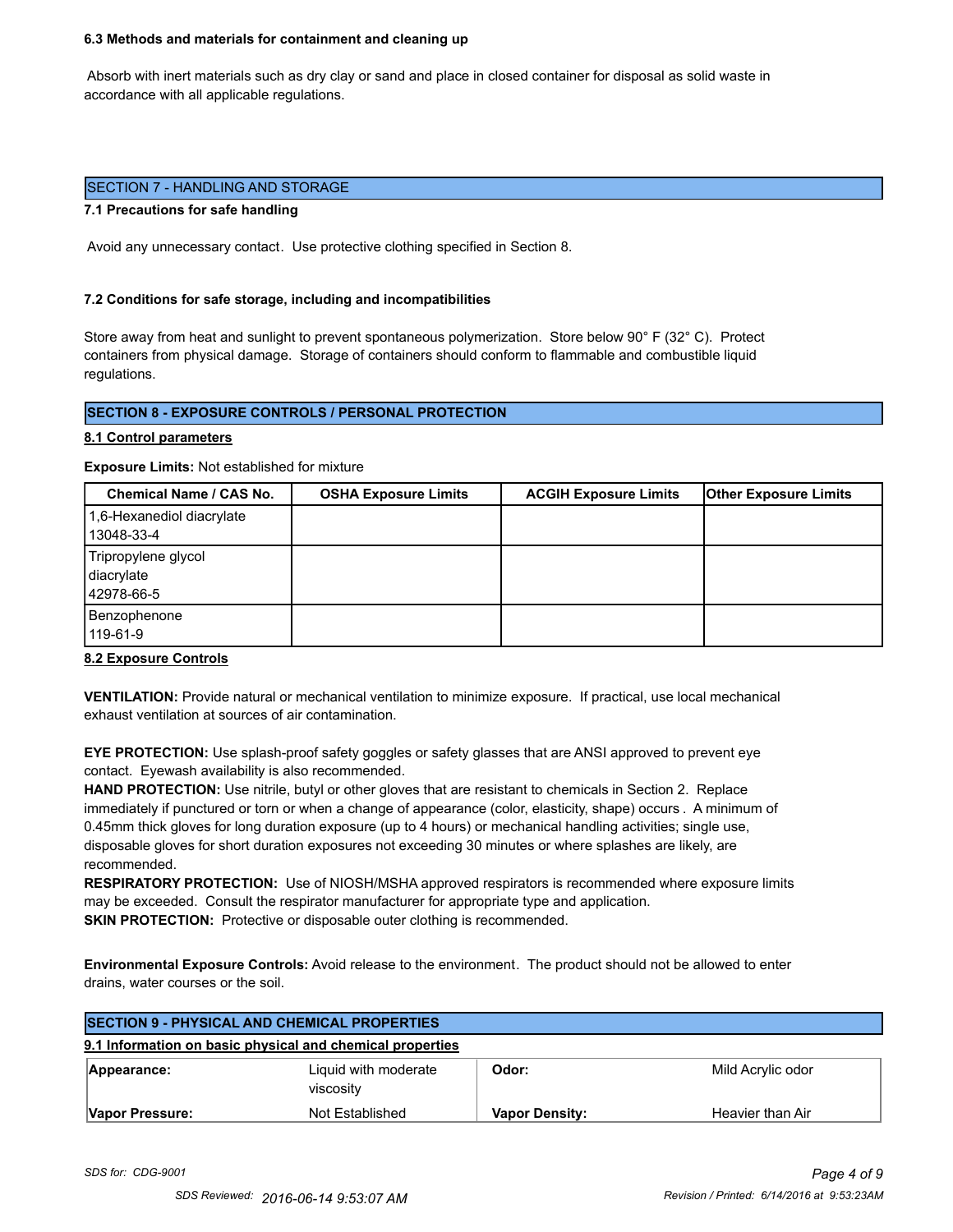| $ pH$ :                          | Not Established                | Formula KG / Gal                 | 4.32            |
|----------------------------------|--------------------------------|----------------------------------|-----------------|
| <b>Melting Point:</b>            | Not Available                  | <b>Freezing Point:</b>           | Not Available   |
| Solubility:                      | Not Soluble in Water           | <b>Boiling Range:</b>            | Not Available   |
| <b>Flash Point:</b>              | See section 5.1                | <b>Evaporation Rate:</b>         | ≺1              |
| <b>Flammability:</b>             | See Section 5.4                | <b>Explosive Limits:</b>         | See Section 5.4 |
| Viscosity:                       | See Certificate of<br>Analysis | <b>Specific Gravity (SG)</b>     | 1.141           |
| Grams VOC less water:            | $< 1\%$                        | <b>Partition Coefficient</b>     | Not Available   |
| <b>Auto-Ignition Temperature</b> | Not Available                  | <b>Decomposition Temperature</b> | Not Available   |

# **SECTION 10 - REACTIVITY / STABILITY HAZARD DATA**

# **10.1 Reactivity**

None known

### **10.2 Chemical Stability**

This material is stable under recommended storage and handling conditions.

### **10.3 Possibility of hazardous reaction**

Under certain conditions (excess temperatures and contamination) hazardous polymerization may occur. Avoid high temperature and contamination with foreign materials.

### **10.4 CONDITIONS TO AVOID:**

Excessive heat, ignition sources and contamination with dirt and other foreign materials.

### **10.5 Incompatible Materials:**

Avoid contamination or inappropriate mixing with strong oxidizing agents, peroxides, strongly caustic materials and metal corrosion products including rust. Do not expose to UV light during storage.

#### **10.6 Hazardous decomposition products**

Thermal oxidation or pyrolysis (as in fire) may yield carbon dioxide, carbon monoxide and volatile organic fragments which are flammable, irritating or toxic.

#### Hazardous polymerization will not occur.

| <b>ISECTION 11 - TOXICOLOGICAL INFORMATION</b> |
|------------------------------------------------|
|------------------------------------------------|

| <b>Component Toxicity:</b>                                                           |              |
|--------------------------------------------------------------------------------------|--------------|
| <b>Component Description</b><br>Oral, Dermal, Inhalation<br><b>Toxicity</b>          | Ecotoxocity: |
| 1,6-Hexanediol diacrylate<br>Oral:5.00 g/kg (Rat)<br>Dermal: 3,600.00 µL/kg (Rabbit) | N/A          |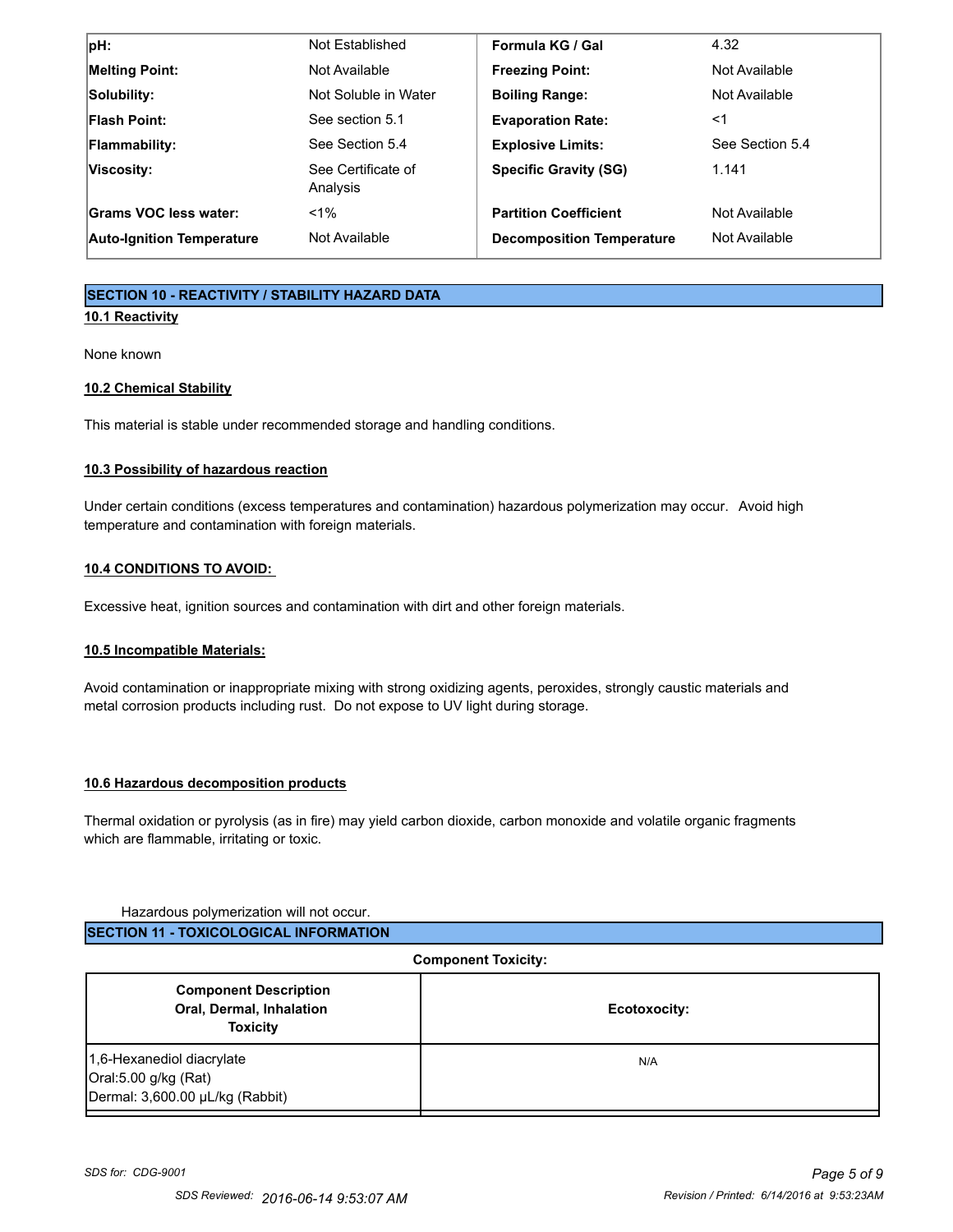| Tripropylene glycol diacrylate                  | 48 Hr EC50 Daphnia magna: 88.7 mg/L                             |
|-------------------------------------------------|-----------------------------------------------------------------|
| Oral:3,000.00 mg/kg (Rat)                       | 72 Hr EC50 Desmodesmus subspicatus: >28 mg/L                    |
| Benzophenone<br>Dermal: 3,535.00 mg/kg (Rabbit) | 96 Hr LC50 Pimephales promelas: 13.2 - 15.3 mg/L [flow-through] |

**TOXICOLOGICAL DATA:** Slightly Toxic by injestion. Prolonged or repeated exposure may result in sensitization. **LC50** - No additional information **LD50** - No additional information **MUTAGENICITY:** No additional information **REPRODUCTIVE EFFECTS:** No additional information **CARCINOGENICITY:**

Benzophenone: IARC: Possible human carcinogen OSHA: listed

Carcinogenicity:

#### **SECTION 12 - ECOLOGICAL INFORMATION**

#### **12.1 Toxicity**

No determination has been made on ecological impact. However, it is recommended to prevent contamination of the environment with this product, i.e. soil, landfills, drains, sewers, surface waters, etc.

#### **12.2 Persistence and degradability**

No determination has been made on ecological impact. however, it is highly recommended to prevent contamination of the environment with this product, i.e. soil, landfills, drains, sewers, surface waters, etc

#### **12.3 Bioaccumulative potential**

No determination has been made on ecological impact. However, it is highly recommended to prevent contamination of the environment with this product, i.e. soil, landfills, drains, sewers, surface waters, etc.

#### **12.4 mobility in soil**

No determination has been made on ecological impact. However, it is highly recommended to prevent contamination of the environment with this product, e.i. soil, landfille, drains, sewers, surface waters, etc.

#### **SECTION 13 - DISPOSAL CONSIDERATIONS**

#### **13.1 Waste Water methods**

If material becomes a waste, it does not meet the criteria of a hazardous waste as defined under the Resource Conservation and Recovery Act (RCRA) 40 CFR 261 as supplied. Dispose of this material in accordance with all applicable federal, state, provincial, and local laws and regulations.

#### **SECTION 14 - TRANSPORTATION INFORMATION**

Transport this product in accordance with all applicable laws and regulations . This product, as supplied, is not regulated nor classified as a hazardous material/dangerous good by United States Department of Transportation (DOT), the International Civil Aviation Organization (ICAO), the International Maritime Organization (IMO), the Canadian Transportation of Dangerous Goods Act (TDG), or the International Air Transport Association (IATA) .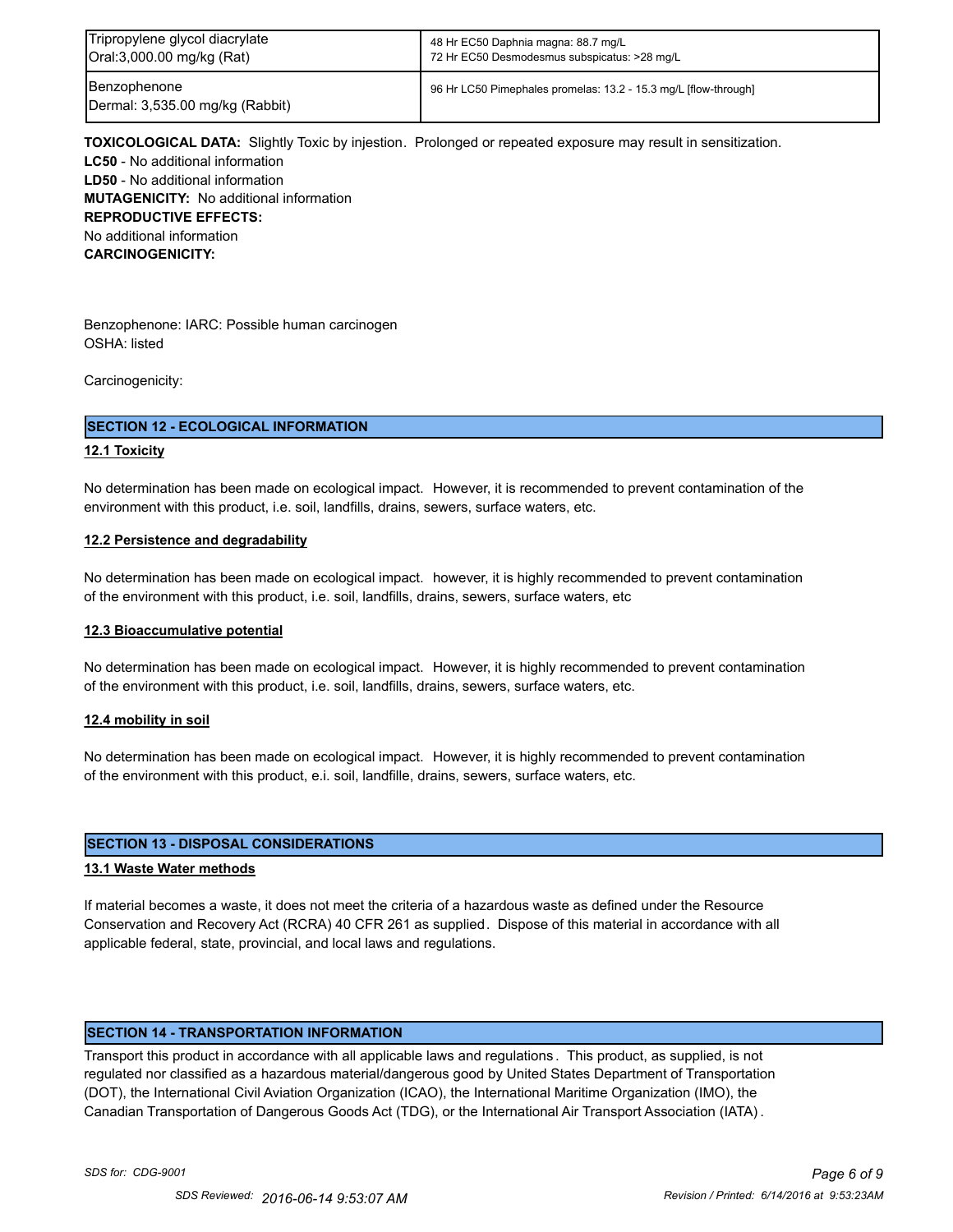**14.2 UN Proper Shipping Name:** Not Applicable

**14.3 Transport Hazard Class:** Not Applicable **DOT (49 CFR)/IATA/IMDG Hazard Class:** Not Applicable

 **14.4 Packing Group:** Not Applicable

#### **SECTION 15 - REGULATORY INFORMATION**

**15.1 Safety, Health and Environmental regulations / legislation specific for the substance or mixture**

This safety data sheet has been formatted to the best of our ability in accordance to Directive 67/548/EEC or Directive 1999/45EC, American National Standards Institute (ANSI) and contains hazard criteria and all information required by the Canadian Controlled Products Regulation (CPR) in regard to this product.

**Clean Air Act - Ozone Depleting Substances (ODS):** This product and its components do not contain Ozone Depleting Substances.

**Canadian Inventory Status:** Components of this product are currently listed on the Canadian Domestic Substance List (DSL) or the Canadian Non-Domestic Substance List (NDSL).

**Coalition of Northeastern Governors (CONEG):** This product meets the requirements of CONEG pertaining to heavy metals total content of no more than 100 PPM. No heavy metals are added as a part of the formulation, but raw materials may contain residual parts per million as naturally occurring elements.

**European Inventory Status:** Components of this product are listed on the European Inventory of Existing Commercial Substances (EINECS), the European List of Notified Chemical Substances (ELINCS), or are exempt from being listed.

**Food and Drug Administration (FDA) Food Packaging Status:** Components of this product have not been cleared by FDA for use in food packaging and/or other applications as an indirect food additive .

**European Union Directive 2011/65/EC Restriction of Hazardous Substances (RoHS):** This product is in compliance with the requirements of the RoHS2 Directive.

#### **California Proposition 65 RTK:**

The following components of this mixture are listed under California Proposition 65:

Benzophenone 119-61-9 0.1 to 1.0 % Carcinogen

If CAS numbers 13463-67-7 and/or 1333-86-4 are listed they are not supplied in respirable form.

**REACH** : This product is compliant with the registration of the REACH Regulation (EC) No. 1907/2006 as all its components are either excluded, exempt and/or preregistered.

The following Substances of Very High Concern are present (updated December 17, 2015 to review for the 168 SVHC)

- None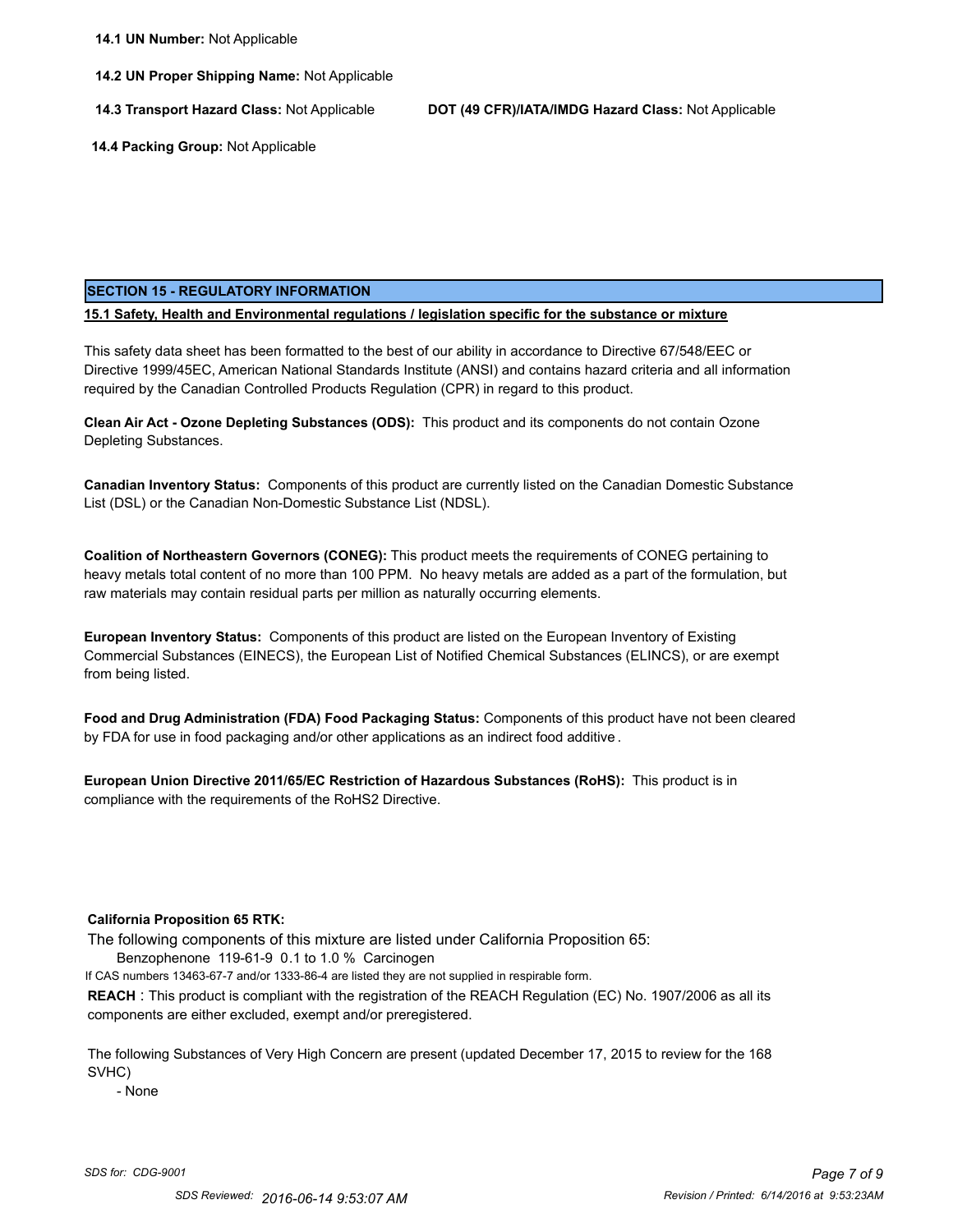- None

#### **Superfund Amendments and Reauthorization Act of 1986 (SARA) Title III: Section 302:**

- None

#### **Superfund Amendments and Reauthorization Act of 1986 (SARA) Title III: SARA 313:**

 This product contains the following components that are regulated under the Toxic Chemical Release Reporting requirements 40 CFR 372:

- None

**Global Inventories:** The components of these products are listed in the following or exempt from listing:

Europe (EINECS): Yes USA (TSCA): Yes Canada (DSL): Yes Japan (ENCS): Yes Philippines (PICCS): Yes China (IECSC): Yes Australia (AICS): Yes Korea (KECI): Yes New Zealand (NZloC): Yes Taiwan (ECSI): Yes



**HMIS® ratings** are a registered trade and service mark of the National Paint and Coatings Association with the following scale:

\* = Chronic health effect PPE Index

- 4 = Severe Hazard A = Safety Glasses
- $3 =$  Serious Hazard  $B =$  Safety Glasses and Gloves
- 2 = Moderate Hazard C = Safety Glasses, Gloves and Protective Apron
- 1 = Slight Hazard D = Face Shield, Gloves and Protective Apron
- 0 = Minimal Hazard E = Safety Glasses, Gloves and Respirator

## **Definitions**

- TWA Time Weighted Average
- TLV Threshold Limit Value
- STEL Short Term Exposure Limit
- CAS# Chemical Abstract Service Number
- NTP National Toxicology Program
- PEL Permissible Exposure Limit
- IARC International Agency for Research on Cancer
- ANSI American National Standards Institute